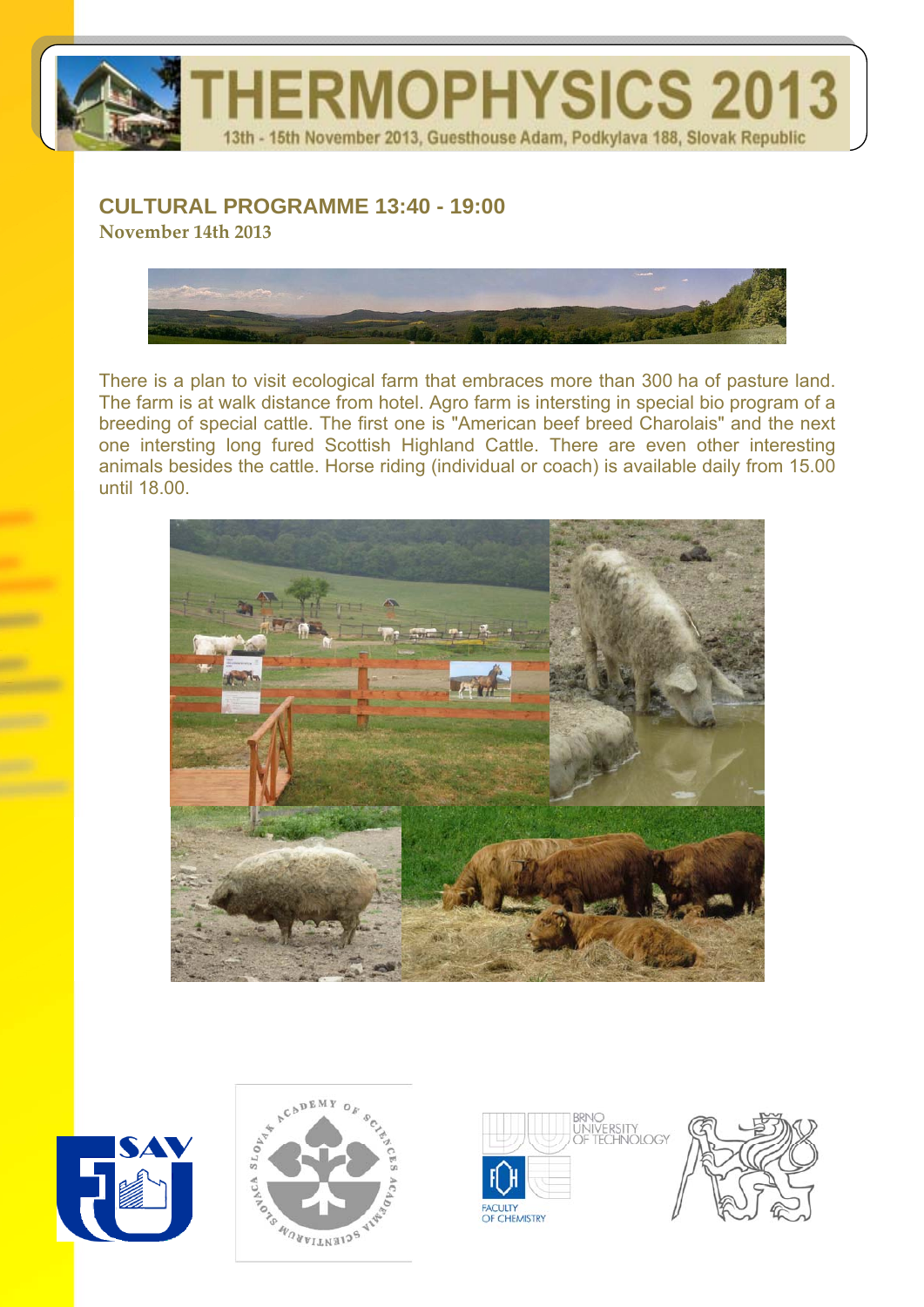# **ERMOPHYSICS 2013** 13th - 15th November 2013, Guesthouse Adam, Podkylava 188, Slovak Republic

#### **CULTURAL PROGRAMME 13:40 - 19:00 November 14th 2013**

Another group can visit Chachtice casltle and Catakombs in Čachtice town.





Čachtice castle was built in the first half of the 13th century. He was one of the first castles to ensure the western border of Hungary, especially

13 century, when it managed the royal castle warden. In 1273 he was attacked and severely damaged the Bohemian King Ottokar II. Among the first lords of the castle were Peter and Pongrác of the House of Hunt-Poznan, time belonged to the Matus Cak of Trencin. In 1392 he moved to the property Stibora from Stiborice, who owned 15 castles in character. In 1467 imprisoned in the castle Hussite commander John Svehla. The castle was mainly to protect the borders of Hungary, because it was built as a massive fortress. Never become a sumptuous seat. Living in the castle was uncomfortable. The only little bit decorated part of the castle was the



chapel. Since 1569 the owners were Nadasdys. In 1708 the castle was conquered armies Francis II. Rákoci and has started to deteriorate, albeit in a while served as a prison.

In the past centuries Čachtice are referred to as a small town, or a large village of agricultural character. Consistently excellent wine cellars, which allude to far and wide can't be seen. It is interesting to note that for some stone mills and cellars were in the

hallway-catacombs (the usual term in Čachticiach), which were the secret hiding places for people and will certainly serve as premises and their possessions, or religious goals. They were excellent for the storage of wine, sometimes even agricultural products (potatoes, sugar beet) – stone with reasonable humidity and excellent ventilation.









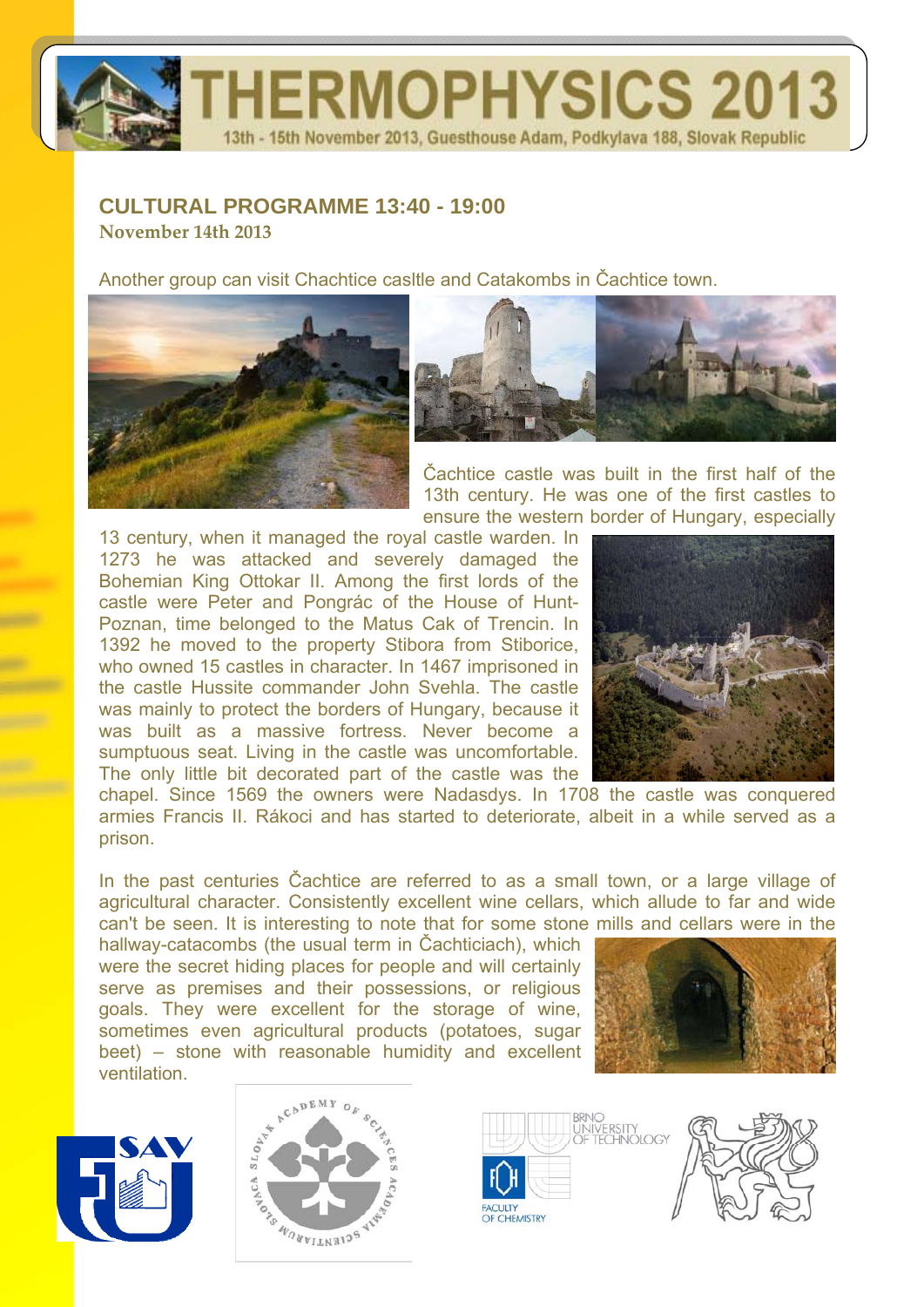

#### **19:00 SOCIAL PROGRAMME November 14th 2013**

Conference participants are kindly invited to join social programme that will be prepared. The social programme includes Raut and wine tasting on Thursday evening,